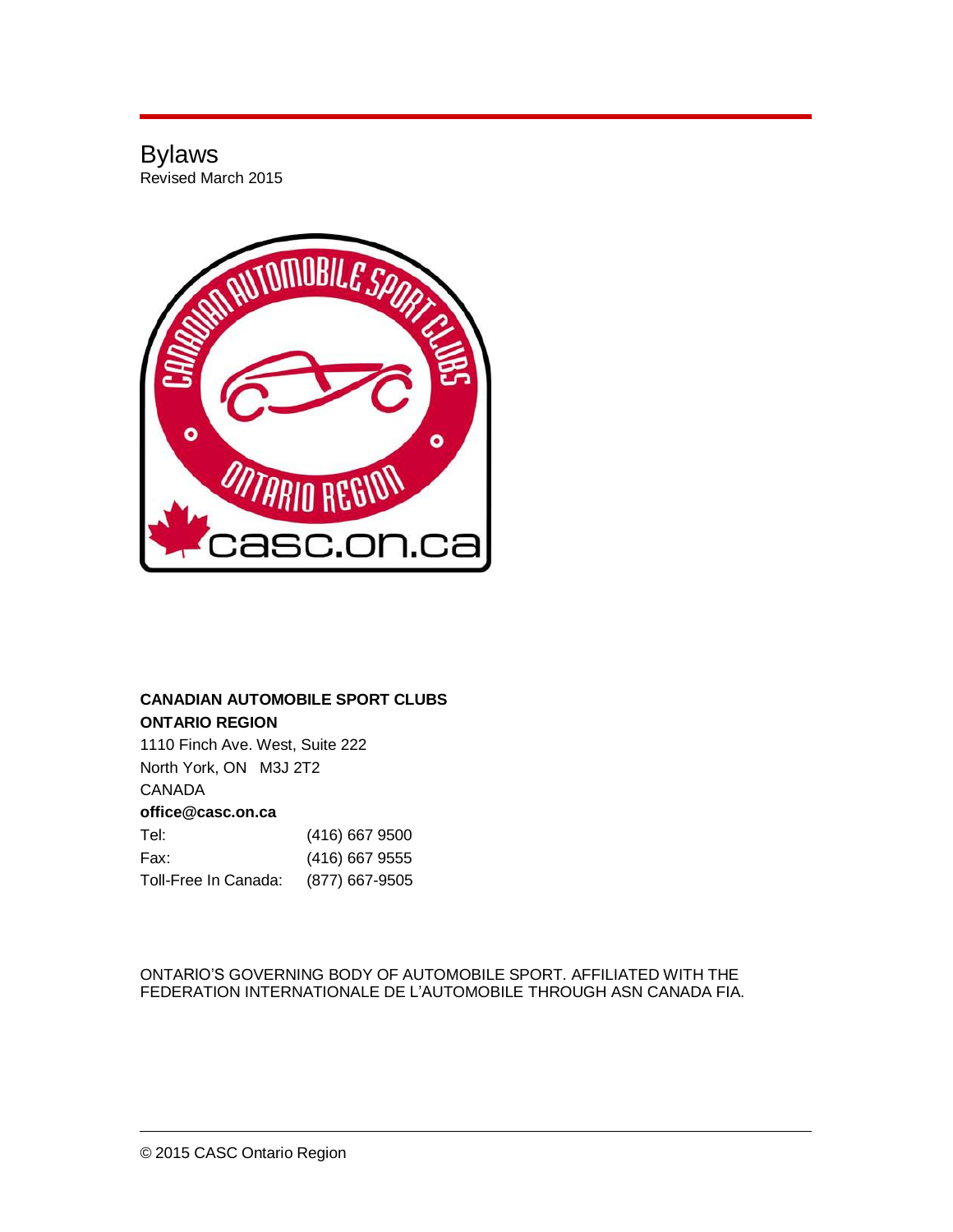# **Table Of Contents**

|                 | <b>NAMF</b>               |  |
|-----------------|---------------------------|--|
| $\mathbf{II}$ . | MEMBERSHIP.               |  |
| A               | <b>MEMBER CLUBS</b>       |  |
| R               | CORPORATE MEMBERS         |  |
| C.              |                           |  |
| III.            | ADMINISTRATION            |  |
| Α.              | <b>BOARD OF DIRECTORS</b> |  |
| B               |                           |  |
|                 | <b>OFFICERS</b>           |  |
| D               |                           |  |
|                 | MEETINGS.                 |  |
|                 | DUES.                     |  |
| G.              |                           |  |
| IV              |                           |  |
| Α.              |                           |  |
| B.              |                           |  |
| V.              | <b>AMENDMENTS</b>         |  |
| VI.             | <b>INDEMNIFICATION</b>    |  |

# Incorporated August 28th, 1980 as a not for profit Ontario Corporation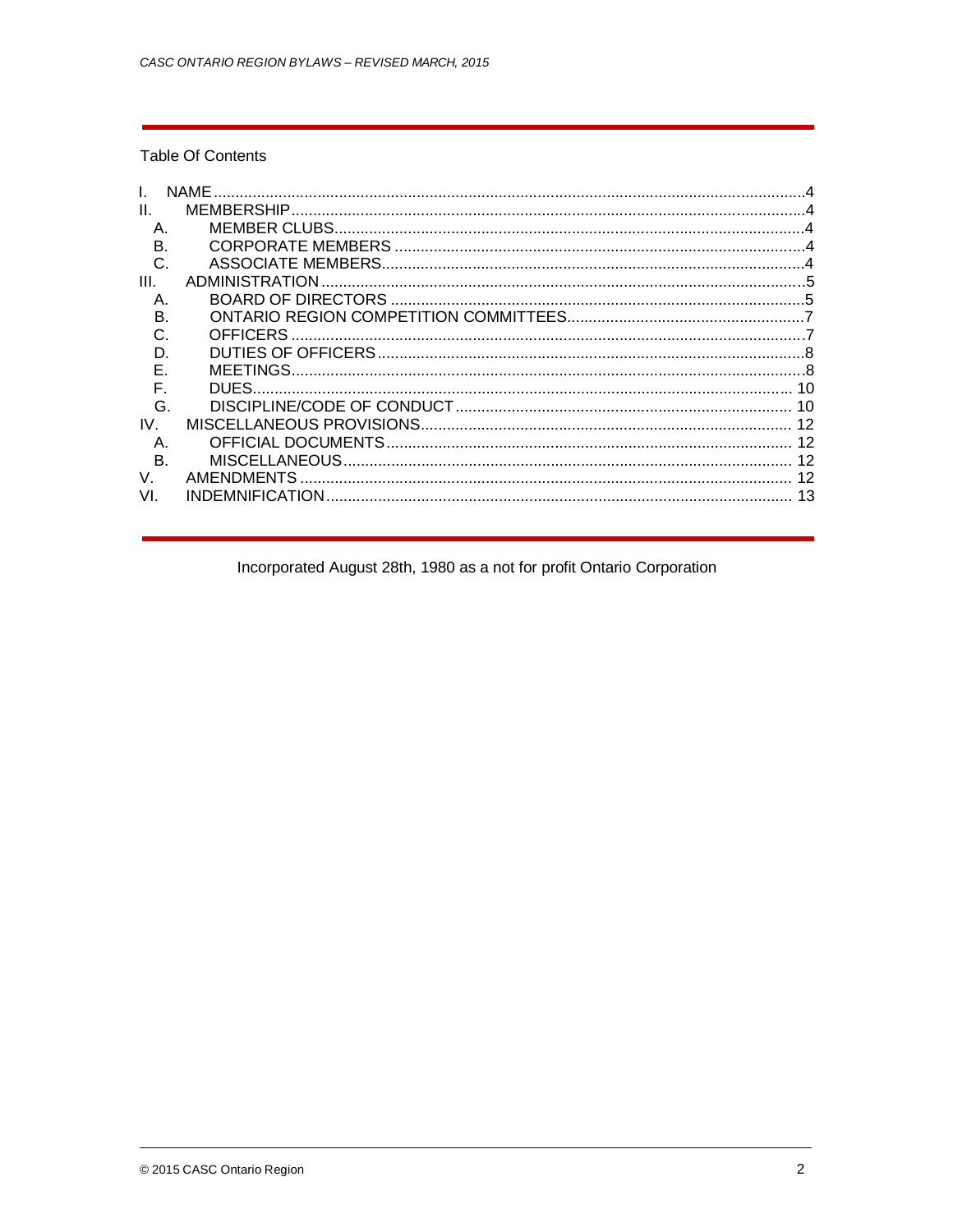## THE OBJECTS OF INCORPORATION OF THE CANADIAN AUTOMOBILE SPORT CLUBS ONTARIO REGION

- To develop automobile sport in Ontario
- To encourage the development of good driving practices both on public highways and in competition
- To provide for the interchange of information
- To assist in the formation of local clubs
- To provide uniform regulations and controls of the sport
- To provide a stronger and more effective voice in support of the sport
- To assist in establishing for Ontario and Canada, a recognized place in international automobile sport
- To encourage Ontario and Canada participation in international automobile sports events, and to encourage international participation in Ontario and Canadian events
- To purchase, lease, or otherwise acquire and hold, real and personal property and rights or interests therein
- To take a leadership role in advocacy of motorsport issues to the general public and to keep Region members and license holders and others in the motorsport community informed and educated on all issues of significance to motorsport in Ontario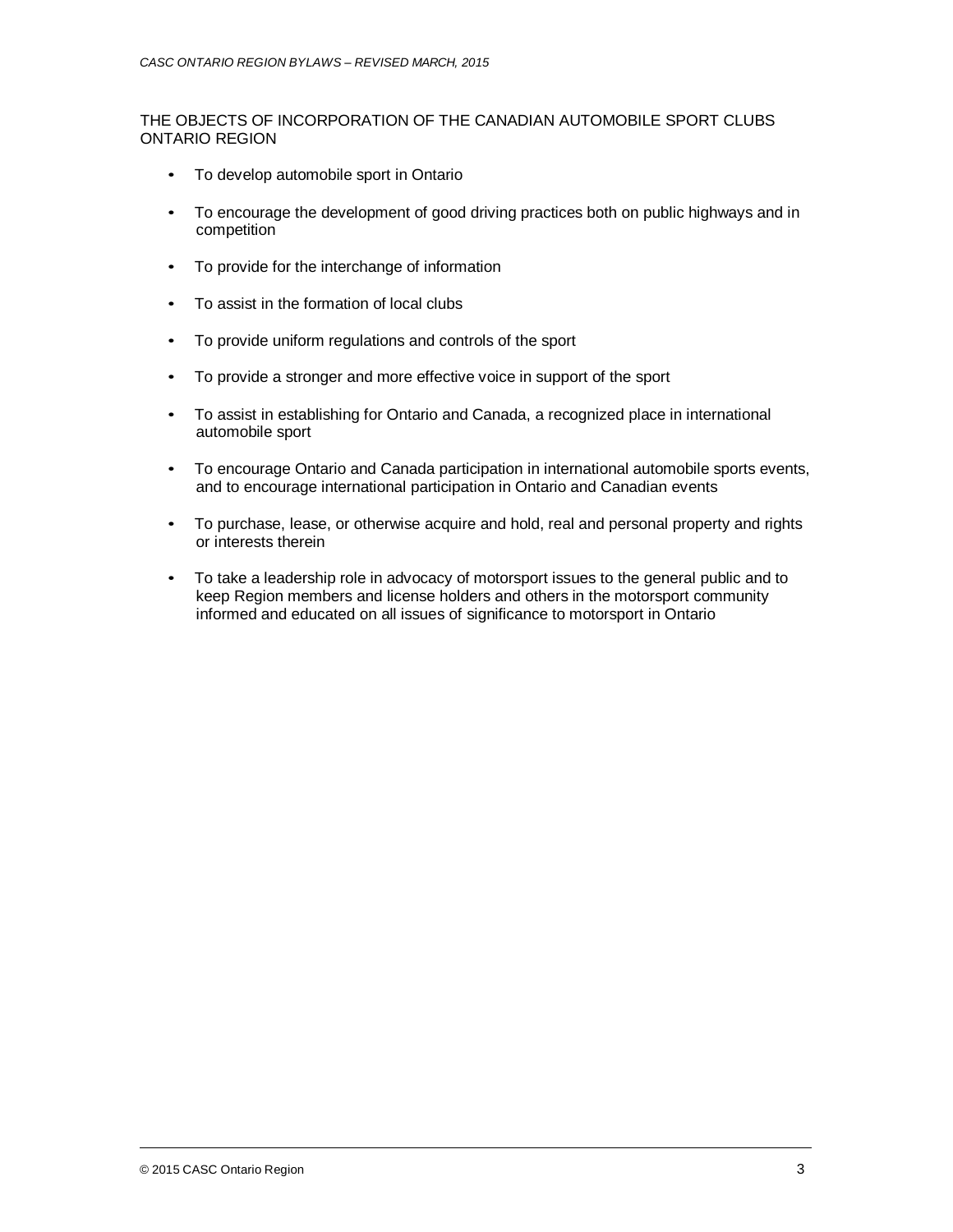# CANADIAN AUTOMOBILE SPORT CLUBS, ONTARIO REGION

# I. NAME

The name of the organization is the: "CANADIAN AUTOMOBILE SPORT CLUBS, ONTARIO REGION" hereinafter referred to as CASC-OR or "Ontario Region".

## II. MEMBERSHIP

### A MEMBER CLUBS

(i). Any permanently organized club within the boundaries of the jurisdiction of CASC-OR having objects similar in whole or part to CASC-OR and meeting the eligibility requirements of CASC-OR, shall be known on admission to membership, as a member club.

(ii). The Board of Directors shall establish the requirements in the respect to the eligibility, representation, dues and administration of member clubs.

## B. CORPORATE MEMBERS

The following shall apply to corporate members:

(i). Companies and organizations with an interest in motorsport may be eligible for corporate membership. Corporate Members' representatives shall not be eligible for elective positions and shall have no voting rights.

(ii). The Board of Directors shall establish the requirements in the respect to the eligibility, representation, dues and administration of corporate members.

# C. ASSOCIATE MEMBERS

(i). Any association or group of persons or club(s) having an interest in automobiles or motorsport within the mandate of CASC-OR shall be eligible for associate membership.

(ii). Individuals not members of member clubs may be eligible for associate membership.

(iii). The Board of Directors shall establish the requirements with respect to the eligibility, representation, dues and administration of Associate members.

(iv).Associate members shall not be eligible for elective positions and shall have no voting rights.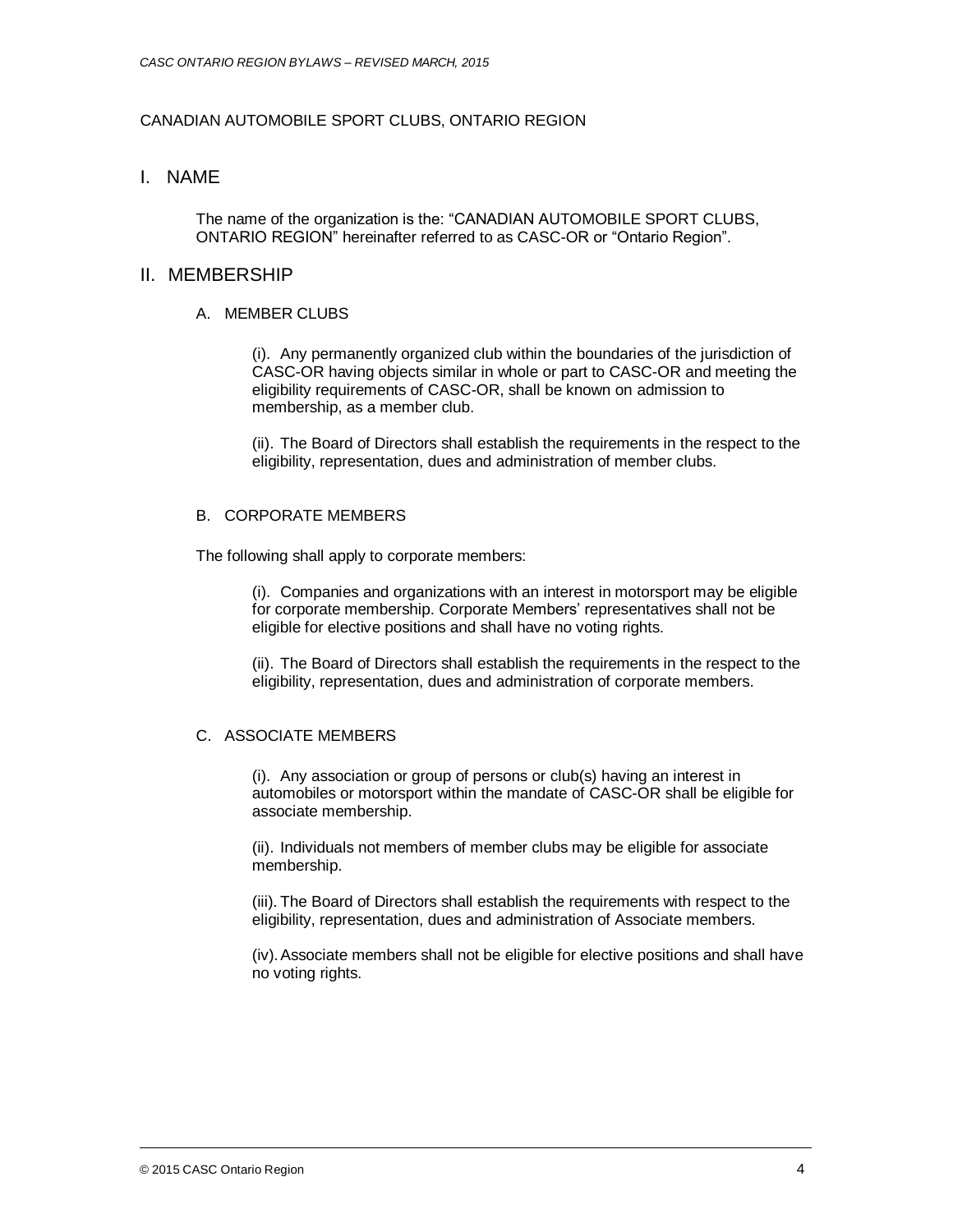# III. ADMINISTRATION

#### A. BOARD OF DIRECTORS

(i). The affairs of CASC-OR shall be managed by a Board of Directors who shall have final controlling authority over the acts of the Ontario Region Committees hereinafter referred to.

(ii). The Board of Directors shall consist of the following; those persons elected to the positions of President, Vice-President, Treasurer, Secretary, a Director from each Competition committee and/or special interest group directors and ad hoc committee chairpersons.

The immediate Past-President of CASC-OR shall be an ex-officio member of the Board of Directors entitled to notice of attendance at, and participation in meetings, but shall not be entitled to vote thereat. An immediate Past-President of CASC-OR removed from the Board of Directors pursuant to Bylaw Ill (xiii) shall not be allowed to sit as an ex-officio member of the Board of Directors.

(iii). The Board of Directors shall be in charge of all matters pertaining to the management of CASC-OR, including the power to require the Directors to account for the actions of the committees and the power to take action on behalf of the member clubs.

(iv).The Board of Directors shall consider eligible clubs and others for membership, appoint committees, formulate bylaws and policies and generally take such steps, as it deems necessary and expedient to further the objectives of CASC-OR and in accordance with Bylaw IIA(ii) and the applicable policy.

(v). The Board of Directors is hereby authorized from time to time to:

a) Borrow money upon the credit of CASC-OR in such amounts and upon such terms as it deems necessary.

b) Issue bonds, debentures, or other securities of CASC-OR for its lawful purposes for such amounts and upon such terms as deemed expedient, and pledge or sell the same for such sums and at such prices as the Directors may determine.

c) Hypothecate, mortgage, charge or Pledge all or any of the real and personal property, undertaking, or rights of CASCOR to secure such bonds, debentures or any other securities, or any money borrowed, or any other liability of CASC-OR.

d) Delegate to one or more of the Officers and Directors of CASC-OR as may be designated by the Board of Directors all or any of the powers conferred by the foregoing clauses of this Bylaw to such an extent and in such manner as the Board of Directors shall determine at the time of delegation.

e) Give indemnities to any Director or other person who has undertaken or is about to undertake any liability on behalf of CASC-OR and to secure such Director or other person against loss by giving such person a mortgage or charge upon the whole or any part of the real or personal property of CASC-OR.

(vi).All actions of the Board of Directors, unless ordered by the Board of Directors to have immediate affect, or given a specific effective date, shall become effective six (6) weeks after adoption of the relevant resolution by the Board.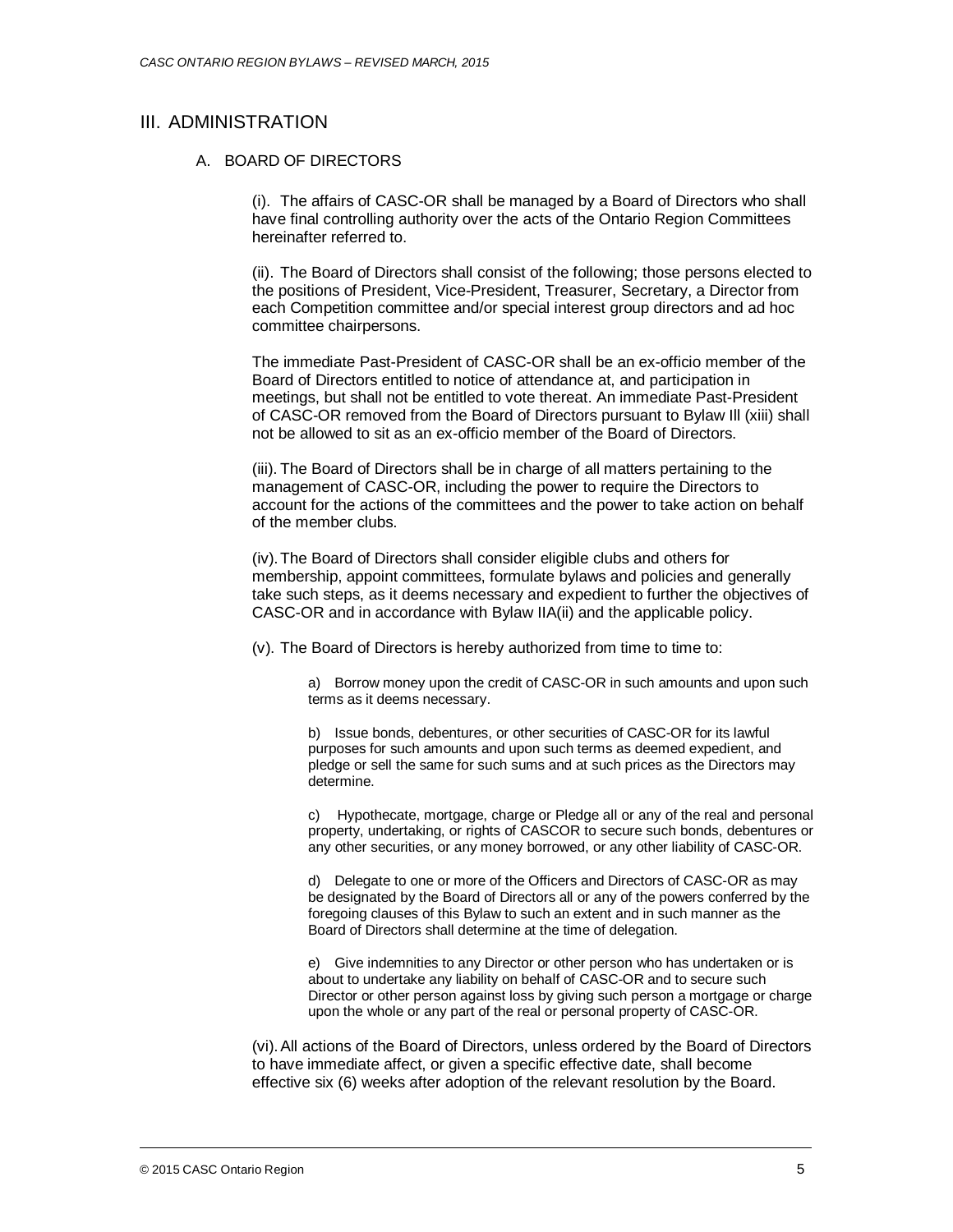(vii). The President, Vice-President, Secretary and Treasurer shall be elected at the Annual General Meeting of CASC—OR. The President and Treasurer shall be elected at the same time for a term of two (2) years and on alternate years the Vice-President and the Secretary shall be elected for a term of two (2) years.

(viii). The Competition Directors shall be elected at an Annual General Meeting of CASC-OR. The term of office for each elected Competition Director shall be two (2) years except that a position vacated during or at the expiry of the first year of a two (2) year term shall be filled by election for the second year of the original two year term, in accordance with paragraph IIIA(xv).

(ix).The method of nomination of competition directors shall be one of the following;

- a) Nominated by election at a meeting of competitors in that discipline.
- b) Nominated by the discipline committee.
- c) Nominated by a member club

d) Nominated by the Nomination Committee appointed in accordance with Bylaw III (xii).

(x). To be eligible to be a member of the Board of Directors, a person must be a CASC-OR affiliated member through an affiliated member club and may be an officer or member of the Board of Directors of a member club simultaneously, except that such person may not hold the position of President on the Board of Directors of CASC-OR and be President of a member club.

(xi). In order to operate as a supervisory official or to impact directly on the outcome of a competitive event, a person must be a CASC-OR affiliated member through an affiliated member Club.

(xii). The Board of Directors shall appoint a nominating committee to recommend nominations for all elected positions on the Board of Directors that are open in accordance with paragraphs IIIA (vii) and (viii). The nomination committee shall consist of three members, only one of whom may be a member of the Board of Directors with the other two members being CASC-OR affiliated members of member clubs. There can only be one nomination committee member from each member club. The slate of nominees as prepared by the nomination committee shall be included in the published agenda for the Annual General Meeting of CASC-OR. The delegates of member clubs attending the Annual General Meeting may make additional nominations for these positions, orally from the floor, provided each such nomination is seconded at the time by a voting delegate of another member club and accepted by the individual so nominated.

(xiii). Each nominee for the Board of Directors must be a Canadian citizen or landed immigrant residing in the Ontario Region.

(xiv). A member of the Board of Directors may be removed from office by the decision of a two-thirds (2/3) majority of the other members of the Board of Directors. The member within ten (10) days of written notification of removal, may request a Special Meeting of CASCOR to appeal the decision of the Board of Directors. Such a meeting must be held within six (6) weeks.

(xv). In the event that a Director resigns or is removed during his or her term of office, he or she may be replaced by appointment by the remaining members of the Board of Directors. The appointee shall be an affiliated member of an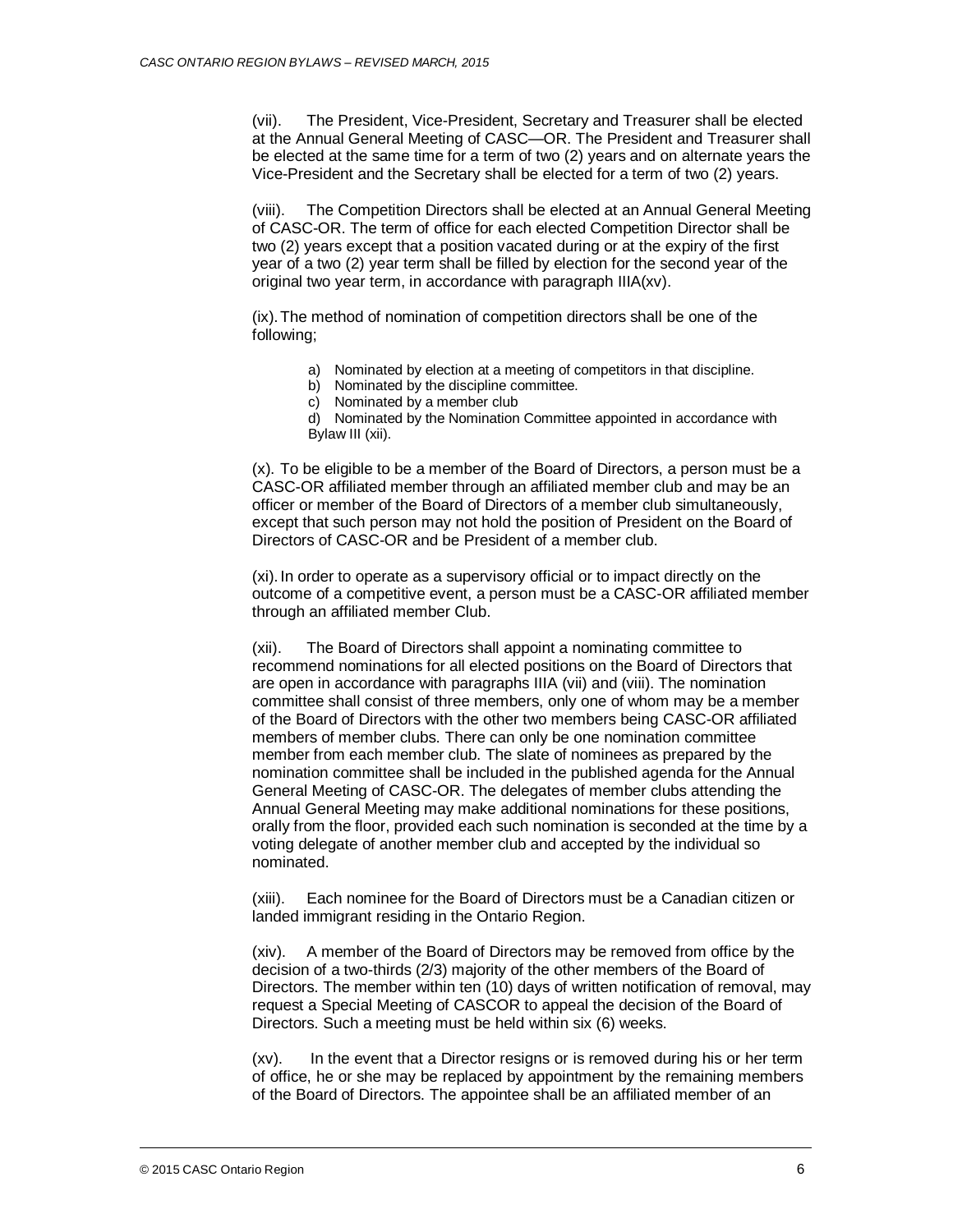affiliated member club of CASC-OR. The Director so appointed shall serve until the next Annual General Meeting of CASC-OR at which time an election shall be held.

(xvi). The Board of Directors may appoint other Officers and assistants to the Officers and Directors to assist them with the functions of CASC-OR provided they are CASC-OR affiliated members of member clubs.

(xvii). The Directors shall serve without remuneration, except that out-of-pocket expenses may be reimbursed to an extent to be determined from time to time by the Board of Directors.

(xviii). The Board of Directors shall be responsible for the operation of all functions and competitions within CASC-OR to the level of CASCOR championships or their equivalent and shall be responsible for such other functions and operations as may be granted to them by others on a contractual or informal basis.

# B. ONTARIO REGION COMPETITION COMMITTEES

(i). There may be a committee formed under the authority of the CASC Ontario Region for each competition group, e.g. Ice Race, Solo l, Solo 2, Race.

(ii). The Competition Committee may consist of a Director and a committee set up by that Director and approved by the Board of Directors to oversee the needs of the competition group.

(iii). Each Committee shall be responsible for the organization and establishment of rules and regulations pertaining to that competition group within CASC-OR and shall be solely responsible to the Board of Directors.

(iv).Each CASC-OR Committee shall hold such meetings as are necessary for It's proper organization and administration within budget limitations imposed by the Board of Directors. The Director shall decide when meetings will take place, or he may call a meeting upon a written request of three (3) member clubs active in that area of the sport, or at the request of three (3) members of his/her committee.

## C. OFFICERS

(i). The Officers of CASC-OR shall be the President, Vice-President, Secretary and Treasurer and other such officers as may be required from time to time. The President, Vice-President, Secretary and Treasurer shall form an Executive Committee responsible to the Board of Directors for the day-to-day operation of CASC-OR.

(ii). The President, Vice-President, Secretary and Treasurer shall be elected as hereinbefore provided, by the voting delegates at the Annual General Meeting.

(iii). Officers other than the President, Vice-President, Secretary and Treasurer may be appointed by the Board of Directors but shall not be members of the Board of Directors of CASC-OR. They may be employed by CASC-OR upon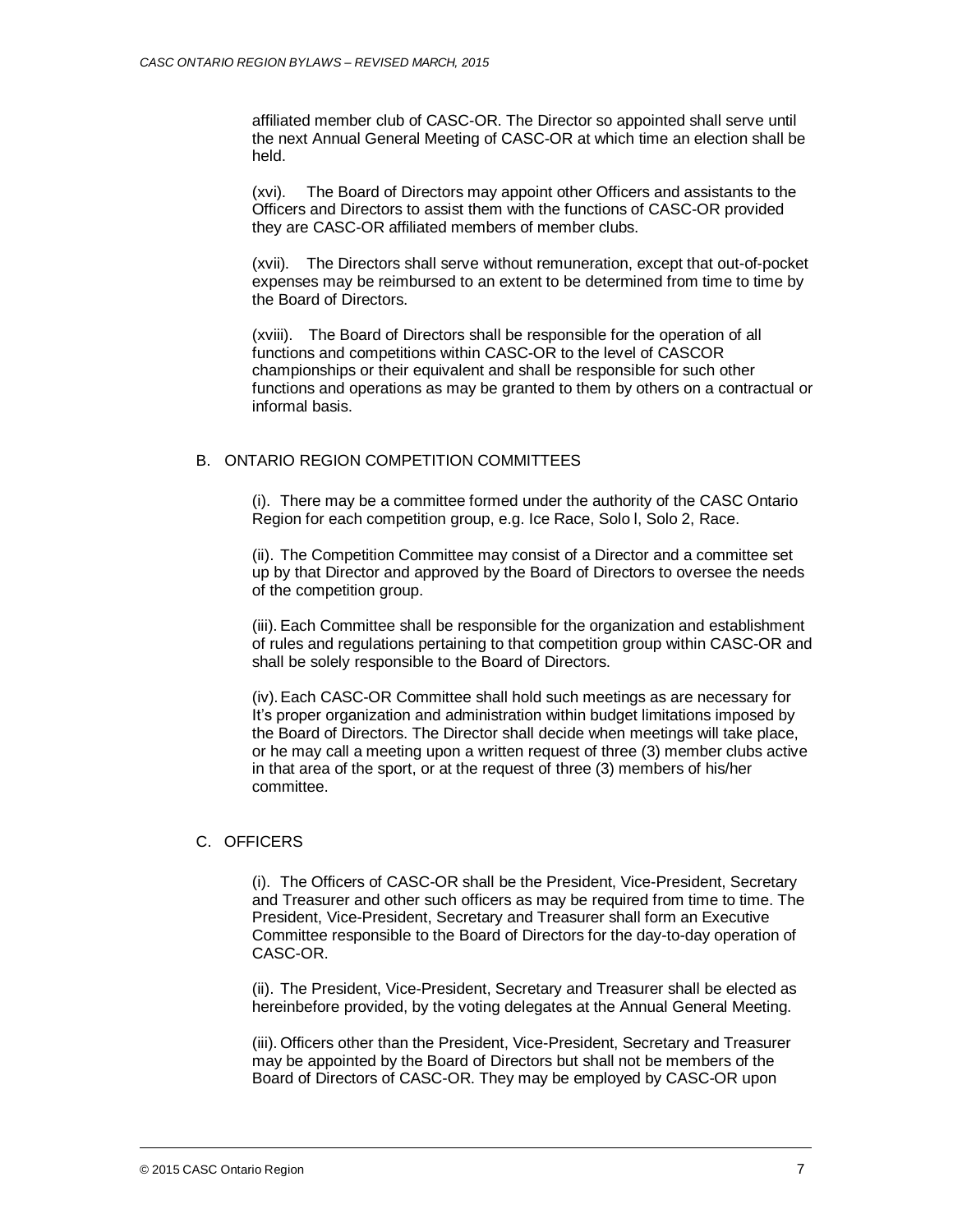terms and conditions determined by the Board of Directors and shall not have a vote at Executive Committee meetings.

(iv).The Board of Directors shall determine the duties and responsibilities of any other Officers of CASC-OR.

#### D. DUTIES OF OFFICERS

(i). The duties of Officers shall be those usually pertaining to their respective offices.

> a) The President shall, if present, preside at all meetings of the Members and Directors. The Board of Directors may from time to time assign instruments that require his/her signature and he/she shall perform all duties incidental to the office and shall have such other related powers and duties.

b) In the absence, disability, or refusal to act, of the President, the Board of Directors may designate the Vice-President to act in his/her place and stead and he/she shall be vested with the powers and perform all the duties of the President. In addition, the Vice-President shall have such other related powers and duties as the Board of Directors may from time to time assign.

c) The Secretary shall act as Secretary at all meetings of the Members and Directors and record notes and minutes of the proceedings at such meetings in a book to be kept for the purpose. The Secretary shall give notice in accordance with the Bylaws of all meetings of the Members and Directors as required by those entitled to call such meetings. The Secretary shall supervise, on behalf of CASC-OR all books and records required by law as well as such other records as are required by the Corporation, which are kept by the organization in accordance with its day-to-day operations.

d) The Treasurer will advise and counsel the Board of Directors of CASC-OR on all financial matters and shall account for the following;

> *(1) The amounts paid in and remaining unpaid respectively on the fees, dues and assessments of each member club.*

- *(2) Financial transactions of CASC-OR.*
- *(3) The Assets of CASC-OR*

*(4) The sums of money received and expended by CASC-OR and matters in respect of which receipts and expenditures took place.*

*(5) The credits and liabilities of CASC-OR*

#### E. MEETINGS

(i). The Annual, or any other General Meeting of the Members, shall be held at the Head Office of CASC-OR or elsewhere as the Board of Directors may determine and on such a day as the said Directors shall appoint.

(ii). One General Meeting, to be designated the Annual General Meeting (AGM), shall be held to review each fiscal year and to conduct such other matters prescribed in these Bylaws within the time frame specified by law. At each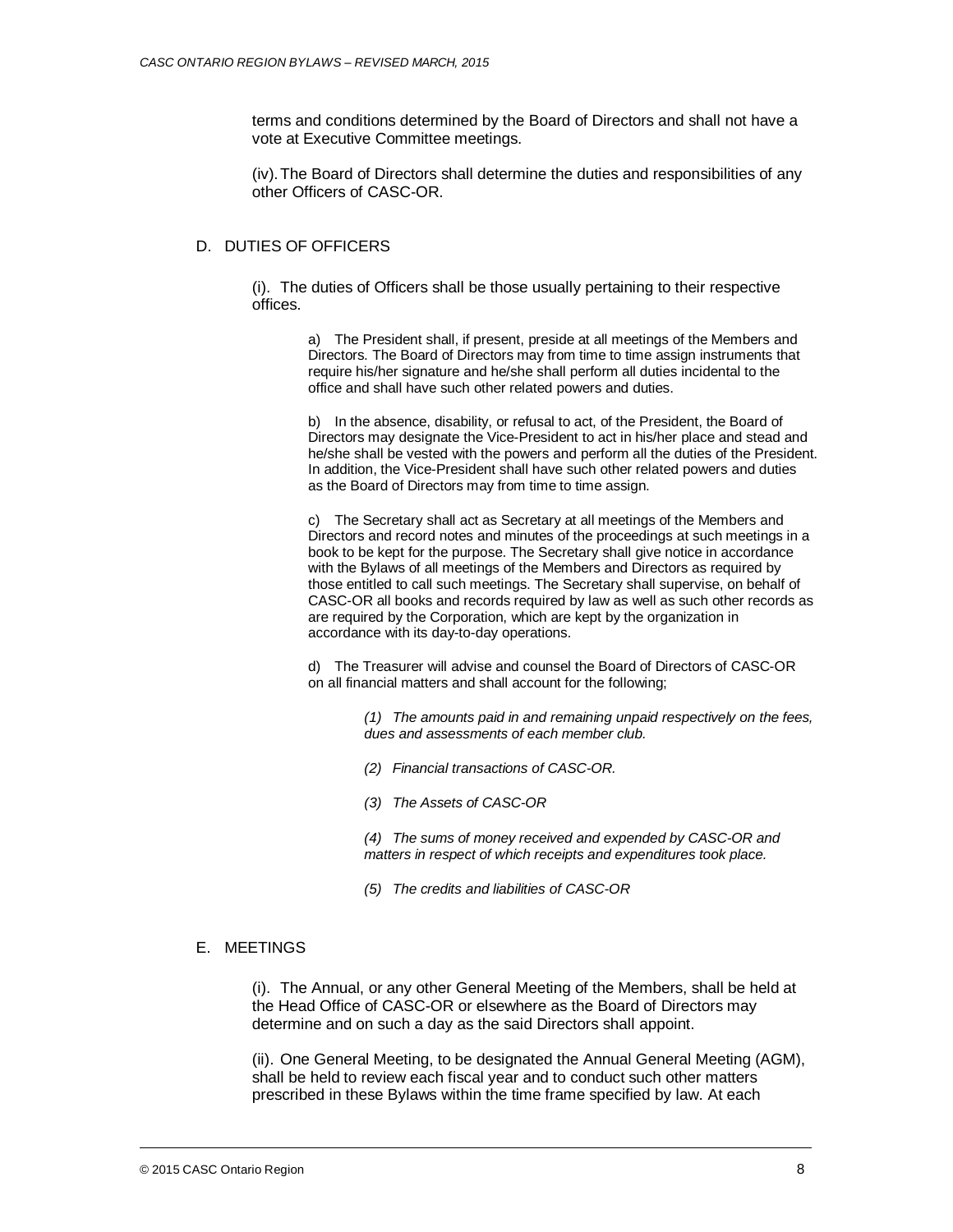Annual General Meeting, in addition to any other business that may be transacted, the report of the Directors, the financial statement for the preceding year and the report of the auditors thereon, together with a budget for that year shall be presented. Additionally, the elections of Officers and Directors required under Bylaw III "A" (vii) (viii) , (ix), (xii) and (xv) shall be conducted.

(iii). The President may call meetings of the Board of Directors whenever he/she deems it necessary but shall do so not less than five times in each calendar year. The President shall also call a meeting of the Board of Directors if requested to do so in writing by any five or more Member Clubs.

(iv).The President shall call Special Meetings of CASC-OR whenever deemed necessary or at the written request of a majority of the Board of Directors.

(v). Notices of all meetings of CASC-OR, or it's Board of directors, shall be sent by the Secretary to each person entitled to receive such a notice. Such notices shall be sent not less than six (6) weeks before the CASC-OR meetings and not less than five days before Directors' meetings unless previously scheduled. As far as possible, all notices shall specify the main business to be transacted at each meeting. For the Annual General Meeting, any items of business which have not been circulated with the Notice of Meeting shall require a two-thirds (2/3) majority of registered votes cast by those persons entitled to vote in order to have said items placed on the floor for discussion and shall also require a two-thirds (2/3) majority of such votes to carry each of the said items.

Notices of all meetings of CASC-OR shall be sent to the Member Clubs and to all members of record and in good standing. Notice of Special Meetings shall state the purpose for which they are called and no other business shall be in order at such meetings.

(vi).A majority of member clubs or of the votes held by Member Clubs at any meeting of CASC-OR shall constitute a quorum. All voting delegates must present credentials from the Member Clubs they represent in order to vote. A majority of the Board of Directors shall constitute a quorum at any meeting of the Board. A general motion will be carried by a simple majority of the votes cast.

(vii). At meetings of CASC-OR, each Member Club shall be entitled to the following votes:

a) Member Clubs with fewer than twenty affiliated members -one vote

b) Member clubs with up to twenty affiliated members shall have one vote and for each additional group of ten affiliated members, an additional vote. i.e.:

1-29 affiliated members — I vote 30-39 affiliated members — 2 votes 40-49 affiliated members --- 3 votes

to a maximum of 30 votes.

Each Member Club shall vote by its representative named to do so by a written proxy signed by two officers of the Member Club and; such proxy should name an alternate or alternates for each representative. If a named representative of a Member Club is not in attendance at a meeting of CASC-OR at which the named representative has been authorized to vote, then the said alternate representative, if present, shall be entitled to vote thereat in his/her place and stead.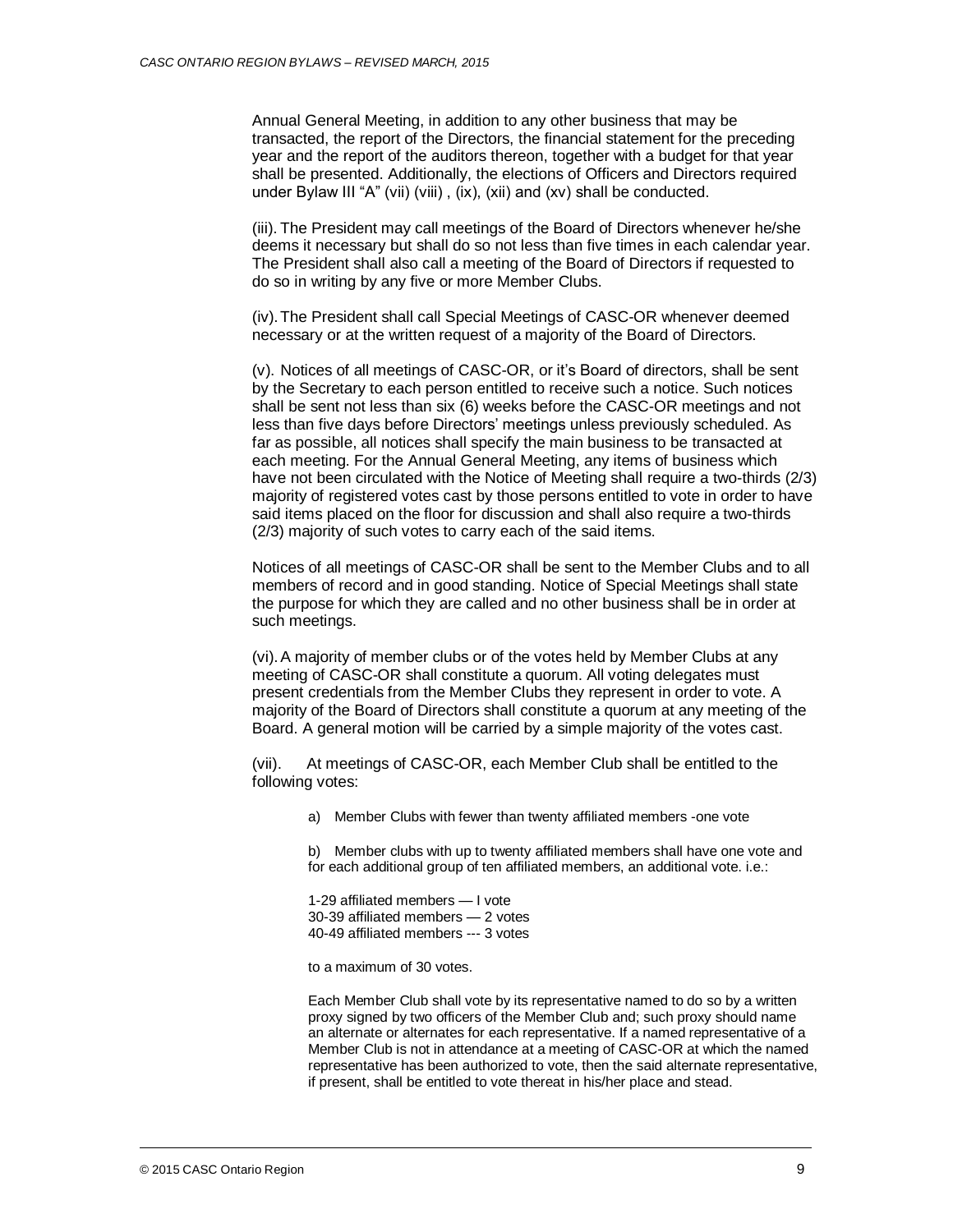(viii). The President, or the Vice-President in the absence of the President, may exercise all proxies received by the office at any general meeting of CASC-OR. Should neither of the above be present, then one of the Executive Committee members present may exercise the proxies.

(ix).At all meetings of the Board of Directors each member elected at the Annual General Meeting, or appointed by the Board to replace a member elected at the AGM, or an appointed member of the Board whose appointment was ratified at the AGM, shall have one vote.

(x). All questions of parliamentary practice will be determined in accordance with the usual procedure. All questions of parliamentary practice not herein provided for, shall be determined in accordance with the most current edition of Robert's Rules of Order at the meeting.

#### F. DUES

(i). Annual dues shall be paid to CASC-O R. The amount of dues and the manner and date of payment thereof shall be determined from time to time by the Board of Directors of CASC-OR.

(ii). A Member Clubs in arrears for dues shall not be entitled to be present or to vote at any meeting of CASC-OR.

## G. DISCIPLINE/CODE OF CONDUCT

(i). Members or participants of CASC-OR and its member clubs' events or activities may be subject to a penalty or penalties for breach of CASC-OR expectations for good sportsmanship and appropriate conduct, and in accordance with its Code of Conduct.

(ii). Charges arising out of the holding or conduct of a specific competition event shall be dealt with in accordance with the protest and appeal procedures certified in the documents relevant to such competition.

(iii). Charges, other than those specified above, against a member, competitor, entrant, owner, club, group of club members, or other persons, of unworthy conduct, acting in any unsportsmanlike manner, neglect of duty, or doing anything which may bring discredit to motorsport in general, or CASC-OR in particular, or against an Officer for misfeasance or malfeasance, shall be in writing and forwarded to the Secretary at the CASC-Ontario Region Office, together with a full statement of facts and all matters relating thereto, accompanied by a deposit of \$100 00 payable to CASC-OR.

(iv).The Board of Directors shall determine if the facts presented warrant a hearing. If, in their opinion, no hearing is warranted, the deposit shall be returned and the matter is concluded. If, in their opinion, a hearing is warranted, then:

a) The Board of Directors has the authority to require those making the charges post an additional deposit in an amount to be determined by the Board of Directors.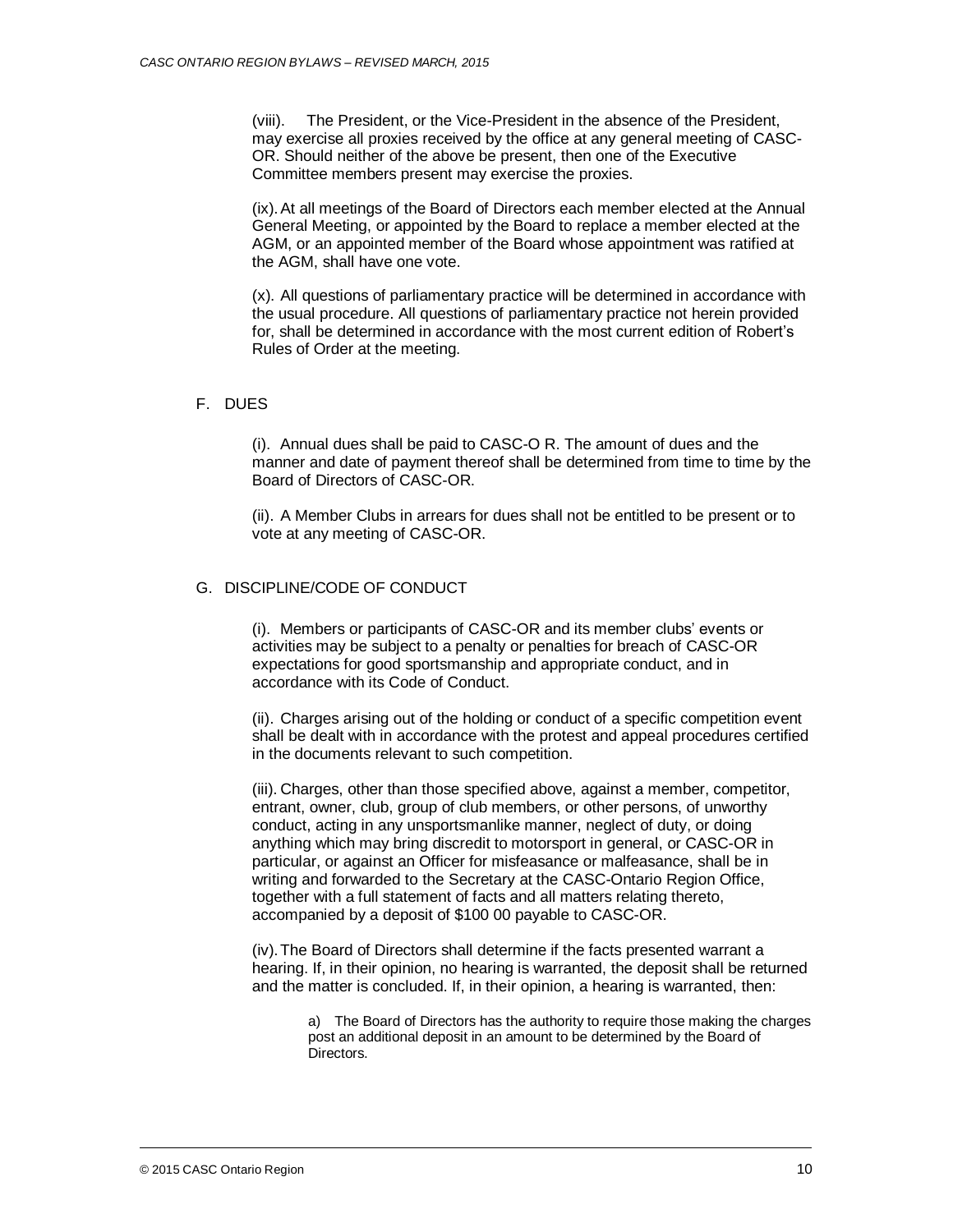b) CASC-OR shall send to the accused individual a written Notice of the charge or charges against him or her, including all available documentation and particulars, together with the date, time and location of hearing, not less than fourteen (14) days prior to the date of the hearing, unless the accused waives this time limit. Communications sent by post shall be deemed to have been mailed on the post- marked date and to have reached the address on the fourth (4th) regular business day after the date of post mark. Communications sent by fax or other electronic methods, shall be considered to have been transmitted at the time and date on the fax or other electronic method.

c) The Board of Directors shall afford the accused a hearing on the charges, or in its discretion may either appoint a special committee of at least three (3) members or delegate such authority to a standing Region Committee that shall forward to the Board of Directors it's recommendations. All parties shall act expeditiously in order to determine the matter or question at issue at the earliest possible time.

d) The hearing shall be conducted in order to give the accused every reasonable opportunity to answer and explain the charges. The accused shall be entitled to be represented by counsel, cross-examine witnesses, call witnesses, and file documents in presentation of his or her defense.

It shall be the responsibility of the complainant and the accused to bring before the Board or Committee all relevant documents within their control respecting the charges.

e) After the hearing or upon review of the findings and the recommendations of the Hearing Committee, the Board of Directors shall have the power to:

- *(1) Dismiss the charge or charges.*
- *(2) Find the accused guilty of any or all charges.*

f) In the event all charges are dismissed, the Board of Directors shall have the power to retain all or part of the posted deposit as it shall see fit.

g) In the event of finding of guilt, the Board of Directors shall have the power to:

- *(1) Reprimand the accused, and/or*
- *(2) Fine the accused an appropriate amount and/or*
- *(3) Charge the costs or any portion thereof against the accused, and/or*

*(4) Suspend all rights and privileges of the accused for such period of time as the Board thinks proper.*

*(5) Take such other action as the Board thinks fit and the circumstances require.*

h) Where a charge is found by the Board to have merit, whether or not a penalty is subsequently levied, the posted deposit shall be returned in its entirety to the individual or member club that filed the charge(s).

i) A Hearing may be conducted by an appointed hearing panel at the discretion and direction of the Board of Directors, which shall subsequently consider the submissions and decision of the panel in making its final determination of merit and penalty.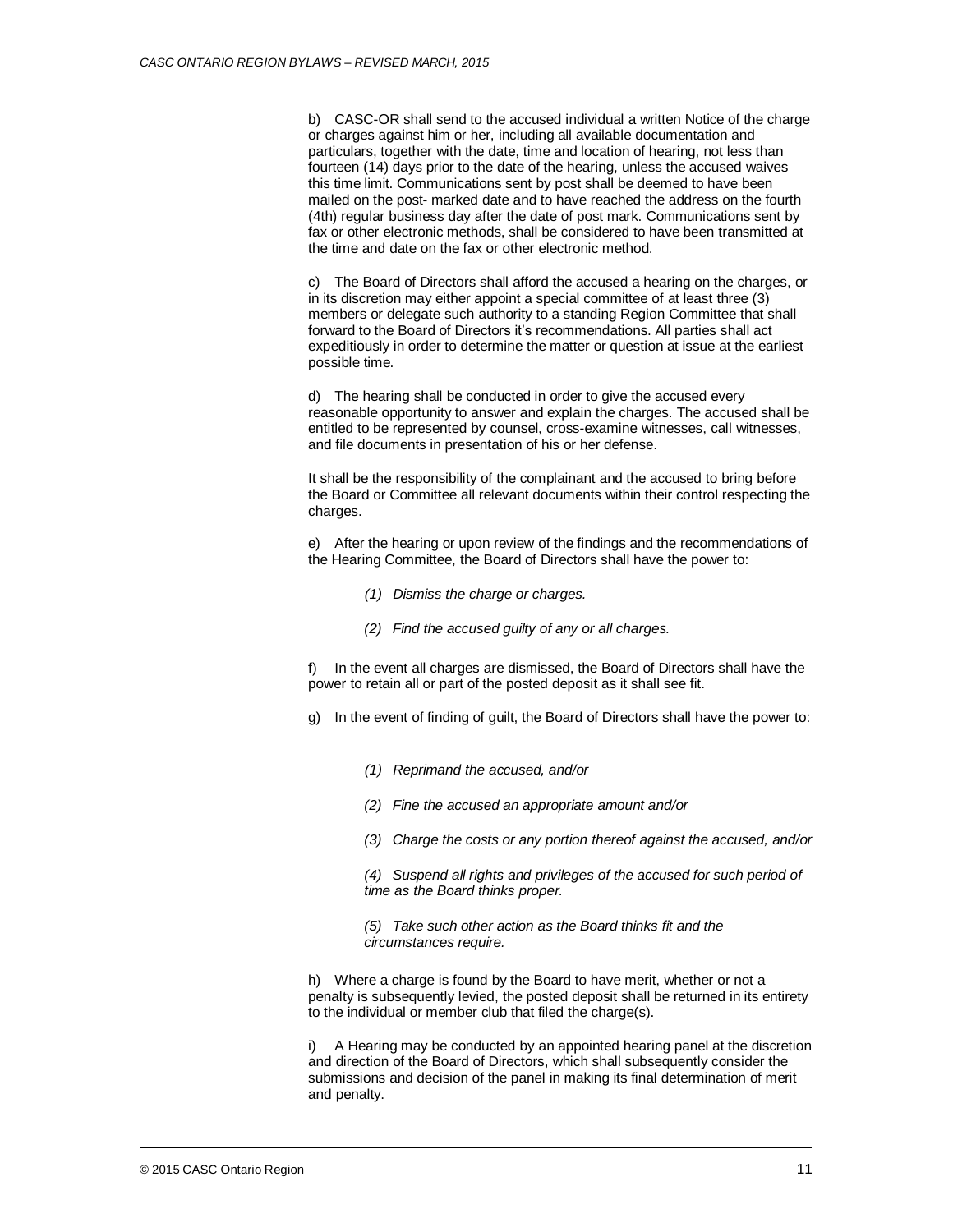# IV. MISCELLANEOUS PROVISIONS

The badge of CASC-OR shall be displayed with due prominence on all CASC-OR publications, documents, stationery, etc.

## A. OFFICIAL DOCUMENTS

The administration and conduct of all CASC-OR activities and championships shall be organized and conducted in accordance with the following documents in the listed order as they apply:

(i). For Competition Events

The General Competition Rules. The Regional interest group regulations as issued from time to time by CASC-OR. The supplementary regulations of the series.

The supplementary regulations of the event.

(ii). For All Other Events and Activities (whether taking place at an event or elsewhere),

> These Bylaws The Manual of Policies The Letters Patent of CASC-OR

#### B. MISCELLANEOUS

The auditor or auditors of CASC-OR shall be such person(s) or corporation as may be from time to time appointed by The Board of Directors.

Any member club may withdraw from membership in CASC-OR upon giving the Board of Directors thirty (30) days notice in writing of its intention to do so.

The corporate seal of CASC-OR shall be kept at the Head Office.

Two officers of CASC-OR must sign all documents requiring the application of the corporate seal of CASC-OR.

The location of the Head Office of CASC-OR shall be in the Province of Ontario. In these Bylaws, the singular shall include the plural and the plural, the singular and the masculine shall include the feminine and the feminine the masculine.

# V. AMENDMENTS

The Board of Directors may from time to time amend existing bylaws or pass new bylaws governing the conduct of affairs of CASC-OR. No such amendment or bylaw shall take effect until ratified by a vote of at least two-thirds (2/3) of registered votes cast by those persons entitled to vote and voting at an Annual General Meeting or a Special Meeting called for the purpose.